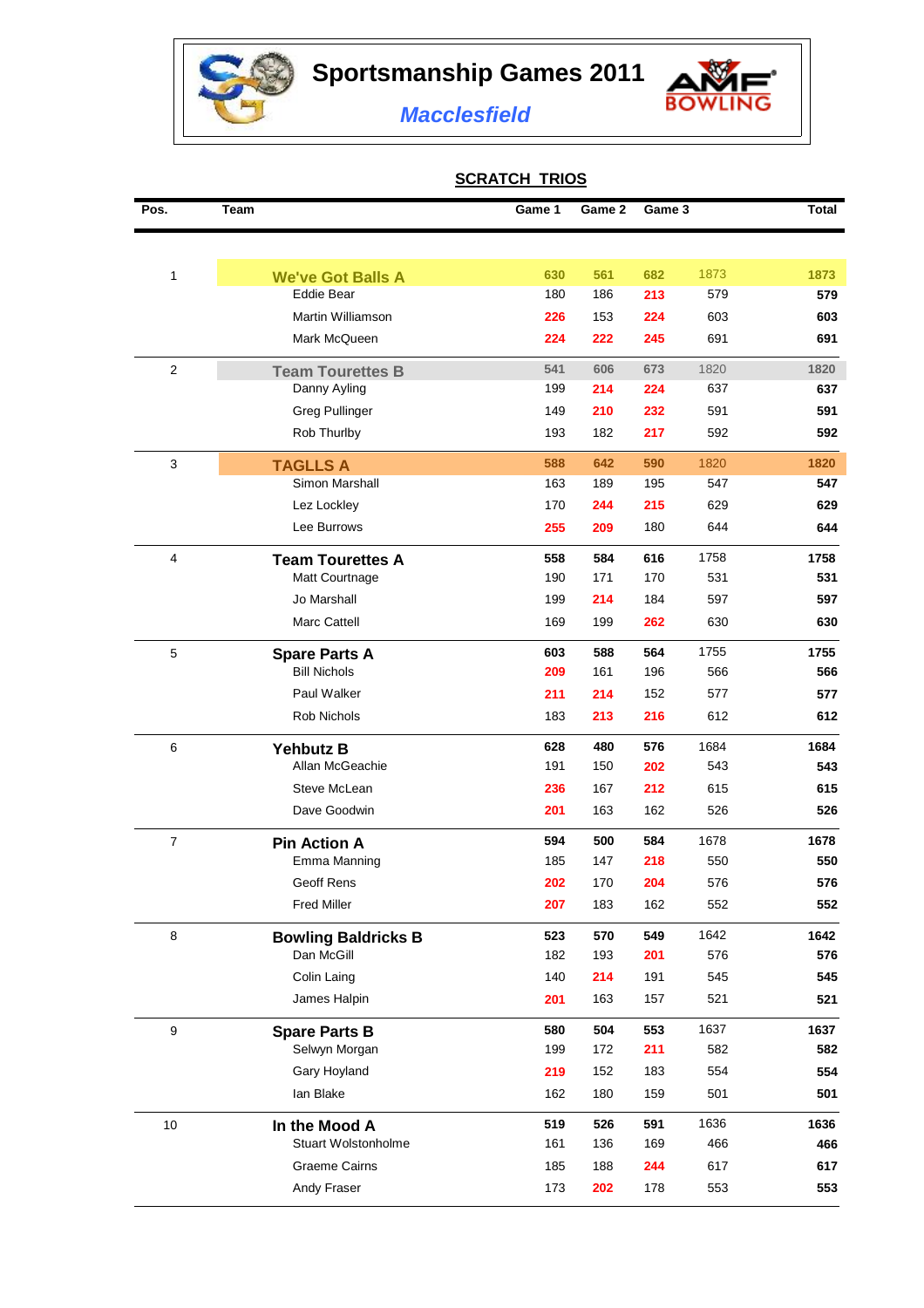| Pos. | Team |                           | Game 1 | Game 2 | Game 3 |      | Total |
|------|------|---------------------------|--------|--------|--------|------|-------|
| 11   |      | <b>TAGLLS B</b>           | 504    | 576    | 528    | 1608 | 1608  |
|      |      | <b>Graham Hales</b>       | 136    | 181    | 189    | 506  | 506   |
|      |      | Tom Ryan                  | 177    | 180    | 191    | 548  | 548   |
|      |      | <b>Alison Cliff</b>       | 191    | 215    | 148    | 554  | 554   |
| 12   |      | <b>Sudbury Boomers B</b>  | 536    | 543    | 527    | 1606 | 1606  |
|      |      | Nik Parry                 | 168    | 144    | 203    | 515  | 515   |
|      |      | <b>Stuart Watson</b>      | 171    | 209    | 138    | 518  | 518   |
|      |      | Jody Clifford             | 197    | 190    | 186    | 573  | 573   |
| 13   |      | <b>Pin Action B</b>       | 484    | 541    | 546    | 1571 | 1571  |
|      |      | Paul Dennehy              | 190    | 183    | 182    | 555  | 555   |
|      |      | Karen Chorlton            | 101    | 158    | 158    | 417  | 417   |
|      |      | Dave Harmon               | 193    | 200    | 206    | 599  | 599   |
| 14   |      | <b>Team Royal Mail A</b>  | 499    | 539    | 517    | 1555 | 1555  |
|      |      | Dale Longyear             | 157    | 168    | 193    | 518  | 518   |
|      |      | Martin Longyear           | 193    | 170    | 188    | 551  | 551   |
|      |      | <b>Graham Burnett</b>     | 149    | 201    | 136    | 486  | 486   |
| 15   |      | <b>Carlisle Raiders A</b> | 496    | 591    | 455    | 1542 | 1542  |
|      |      | Gary Ford                 | 149    | 197    | 159    | 505  | 505   |
|      |      | Mike Graham               | 179    | 186    | 146    | 511  | 511   |
|      |      | Craig Smith               | 168    | 208    | 150    | 526  | 526   |
| 16   |      | <b>Aylesbury Aces A</b>   | 516    | 535    | 489    | 1540 | 1540  |
|      |      | Kevin Furness             | 195    | 224    | 184    | 603  | 603   |
|      |      | Alan Furness              | 147    | 145    | 145    | 437  | 437   |
|      |      | Derek Hall                | 174    | 166    | 160    | 500  | 500   |
| 17   |      | <b>We've Got Balls B</b>  | 523    | 469    | 512    | 1504 | 1504  |
|      |      | James McQueen             | 217    | 176    | 170    | 563  | 563   |
|      |      | Laura McEwan              | 147    | 147    | 149    | 443  | 443   |
|      |      | Hazel Morrison            | 159    | 146    | 193    | 498  | 498   |
| 18   |      | <b>Nuts &amp; Bolts B</b> | 522    | 504    | 475    | 1501 | 1501  |
|      |      | <b>Christine Gauton</b>   | 141    | 181    | 174    | 496  | 496   |
|      |      | Elaine Hitchinson         | 178    | 164    | 165    | 507  | 507   |
|      |      | Jill Owen                 | 203    | 159    | 136    | 498  | 498   |
| 19   |      | <b>Tequila Sunrise B</b>  | 461    | 540    | 488    | 1489 | 1489  |
|      |      | Katie Haime               | 178    | 180    | 188    | 546  | 546   |
|      |      | Denise Jackson            | 160    | 166    | 171    | 497  | 497   |
|      |      | Paul Tomkins              | 123    | 194    | 129    | 446  | 446   |
| 20   |      | <b>DAMDIFINO A</b>        | 482    | 531    | 474    | 1487 | 1487  |
|      |      | Allan Green               | 171    | 194    | 158    | 523  | 523   |
|      |      | Carol Eastall             | 127    | 124    | 140    | 391  | 391   |
|      |      | Doug Eastall              | 184    | 213    | 176    | 573  | 573   |
| 21   |      | <b>Yehbutz A</b>          | 482    | 498    | 507    | 1487 | 1487  |
|      |      | Alan Smith                | 128    | 157    | 148    | 433  | 433   |
|      |      | Paul Webber               | 190    | 171    | 189    | 550  | 550   |
|      |      | <b>Trish McGeachie</b>    | 164    | 170    | 170    | 504  | 504   |
| 22   |      | <b>Brooklyn Heights B</b> | 503    | 518    | 454    | 1475 | 1475  |
|      |      | Andy Carey                | 151    | 178    | 129    | 458  | 458   |
|      |      | Mike Carey                | 196    | 177    | 125    | 498  | 498   |
|      |      | Chris Carey               | 156    | 163    | 200    | 519  | 519   |
|      |      |                           |        |        |        |      |       |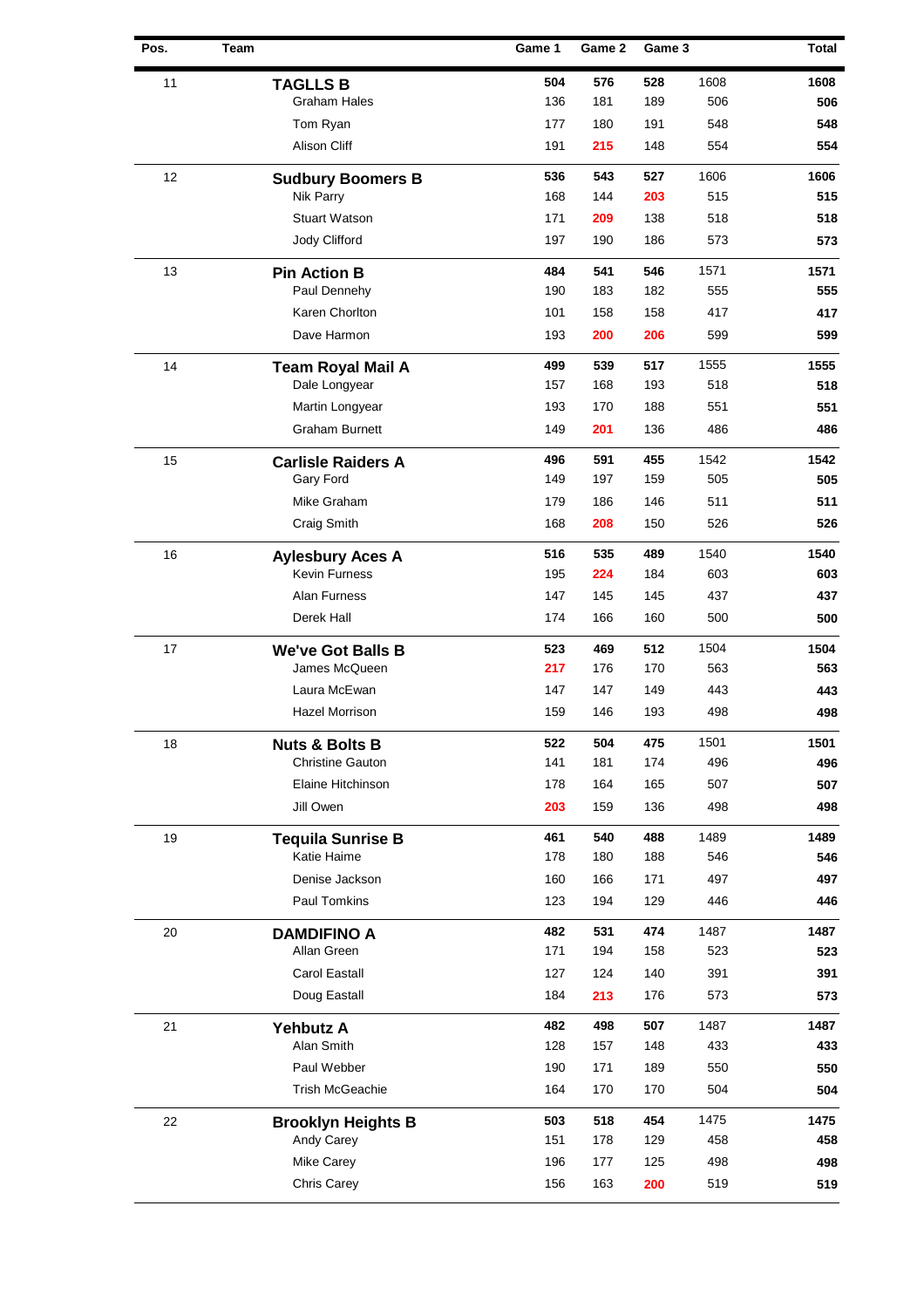| Pos. | <b>Team</b> |                           | Game 1 | Game 2 | Game 3 |      | <b>Total</b> |
|------|-------------|---------------------------|--------|--------|--------|------|--------------|
| 23   |             | <b>Team Royal Mail B</b>  | 468    | 483    | 521    | 1472 | 1472         |
|      |             | Alan Calder               | 147    | 155    | 183    | 485  | 485          |
|      |             | Dean Barrow               | 160    | 166    | 140    | 466  | 466          |
|      |             | Colin Marshall            | 161    | 162    | 198    | 521  | 521          |
| 24   |             | <b>Nuts &amp; Bolts A</b> | 456    | 495    | 510    | 1461 | 1461         |
|      |             | Geoff Ashcroft            | 167    | 212    | 211    | 590  | 590          |
|      |             | John Cooper               | 147    | 167    | 171    | 485  | 485          |
|      |             | Ian Hitchinson            | 142    | 116    | 128    | 386  | 386          |
| 25   |             | <b>Mixed Nuts A</b>       | 468    | 544    | 428    | 1440 | 1440         |
|      |             | <b>Brian Davis</b>        | 161    | 185    | 158    | 504  | 504          |
|      |             | Margaret Wyatt            | 139    | 183    | 127    | 449  | 449          |
|      |             | Sean Davies               | 168    | 176    | 143    | 487  | 487          |
| 26   |             | <b>Bicester on Tour B</b> | 508    | 398    | 516    | 1422 | 1422         |
|      |             | Justin Aldridge           | 179    | 154    | 197    | 530  | 530          |
|      |             | Ken Iredale               | 140    | 167    | 191    | 498  | 498          |
|      |             | Allan Hasted              | 189    | 77     | 128    | 394  | 394          |
| 27   |             | <b>Bicester on Tour A</b> | 413    | 468    | 525    | 1406 | 1406         |
|      |             | Carissa Kepke             | 153    | 204    | 200    | 557  | 557          |
|      |             | <b>Bobbie Corcoran</b>    | 112    | 113    | 149    | 374  | 374          |
|      |             | Di Freeman                | 148    | 151    | 176    | 475  | 475          |
| 28   |             | In the Mood B             | 443    | 499    | 456    | 1398 | 1398         |
|      |             | Steve Wedgbury-Locke      | 125    | 183    | 114    | 422  | 422          |
|      |             | Rob Williams              | 161    | 177    | 183    | 521  | 521          |
|      |             | <b>Heather Williams</b>   | 157    | 139    | 159    | 455  | 455          |
| 29   |             | Pick n Mix B              | 417    | 469    | 500    | 1386 | 1386         |
|      |             | Pat Crocker               | 133    | 193    | 155    | 481  | 481          |
|      |             | Roy Webb                  | 137    | 128    | 179    | 444  | 444          |
|      |             | Neil Tarbard              | 147    | 148    | 166    | 461  | 461          |
| 30   |             | <b>Brooklyn Heights A</b> | 461    | 525    | 398    | 1384 | 1384         |
|      |             | <b>Colin Sowerbutts</b>   | 173    | 212    | 131    | 516  | 516          |
|      |             | Suzanne McLean            | 117    | 151    | 113    | 381  | 381          |
|      |             | Natalie Joyce             | 171    | 162    | 154    | 487  | 487          |
| 31   |             | <b>DAMDIFINO B</b>        | 459    | 493    | 430    | 1382 | 1382         |
|      |             | Peter Fyles               | 150    | 194    | 160    | 504  | 504          |
|      |             | Robert Martin-Smith       | 144    | 126    | 127    | 397  | 397          |
|      |             | Ian Lindsay               | 165    | 173    | 143    | 481  | 481          |
| 32   |             | <b>The Mixtures A</b>     | 444    | 443    | 490    | 1377 | 1377         |
|      |             | <b>Hayley Sims</b>        | 177    | 151    | 225    | 553  | 553          |
|      |             | Alison Williamson         | 156    | 155    | 166    | 477  | 477          |
|      |             | <b>Elsie Parsons</b>      | 111    | 137    | 99     | 347  | 347          |
| 33   |             | <b>Team Wantz B</b>       | 460    | 474    | 438    | 1372 | 1372         |
|      |             | Christine Jacobs          | 113    | 114    | 133    | 360  | 360          |
|      |             | Jim Jacobs                | 157    | 155    | 133    | 445  | 445          |
|      |             | <b>Mike Hastings</b>      | 190    | 205    | 172    | 567  | 567          |
| 34   |             | <b>Mixed Nuts B</b>       | 502    | 414    | 437    | 1353 | 1353         |
|      |             | Phil Gore                 | 194    | 179    | 155    | 528  | 528          |
|      |             | Kath Gore                 | 155    | 108    | 135    | 398  | 398          |
|      |             | <b>Bob Wyatt</b>          | 153    | 127    | 147    | 427  | 427          |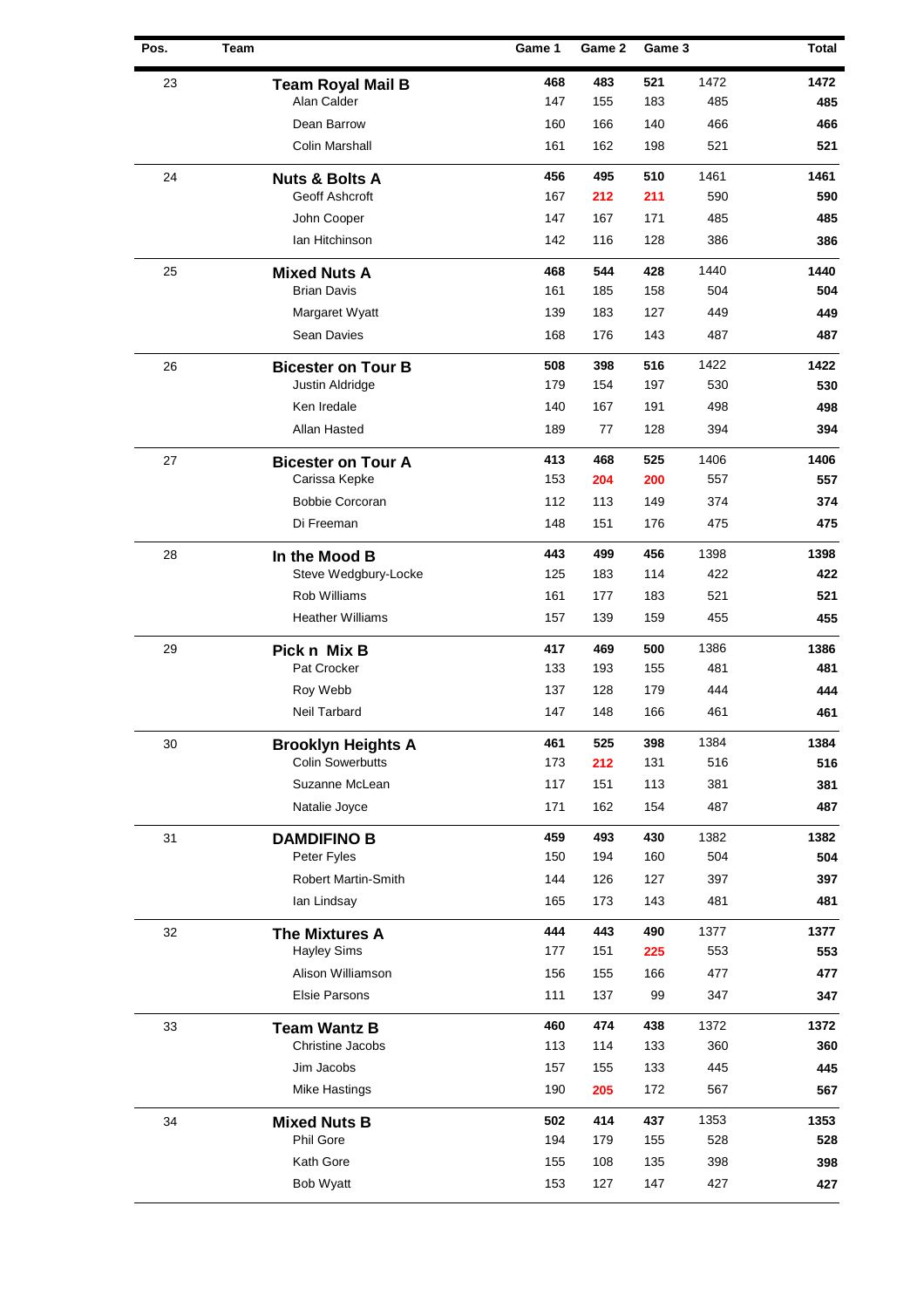| Pos. | <b>Team</b> |                            | Game 1 | Game 2 | Game 3 |      | <b>Total</b> |
|------|-------------|----------------------------|--------|--------|--------|------|--------------|
| 35   |             | <b>Tequila Sunrise A</b>   | 432    | 438    | 480    | 1350 | 1350         |
|      |             | Keith Dillon               | 165    | 115    | 141    | 421  | 421          |
|      |             | Mark Spurway               | 146    | 203    | 194    | 543  | 543          |
|      |             | Linda Spurway              | 121    | 120    | 145    | 386  | 386          |
| 36   |             | <b>Bowling Baldricks A</b> | 441    | 465    | 438    | 1344 | 1344         |
|      |             | Simon Whitehouse           | 161    | 175    | 156    | 492  | 492          |
|      |             | Josh Hazell                | 194    | 171    | 170    | 535  | 535          |
|      |             | Pete Boddison              | 86     | 119    | 112    | 317  | 317          |
| 37   |             | <b>Friends A</b>           | 450    | 415    | 465    | 1330 | 1330         |
|      |             | Dave O'Brien               | 136    | 146    | 151    | 433  | 433          |
|      |             | Ste Jones                  | 181    | 133    | 180    | 494  | 494          |
|      |             | <b>Harry Sustins</b>       | 133    | 136    | 134    | 403  | 403          |
| 38   |             | <b>Sudbury Boomers A</b>   | 406    | 450    | 468    | 1324 | 1324         |
|      |             | <b>Geraldine Clifford</b>  | 121    | 95     | 123    | 339  | 339          |
|      |             | Ria Gardiner               | 156    | 181    | 188    | 525  | 525          |
|      |             | Mariah Kitching            | 129    | 174    | 157    | 460  | 460          |
| 39   |             | O.S.I.M.A. B               | 441    | 413    | 465    | 1319 | 1319         |
|      |             | Jason Hawkins              | 136    | 131    | 151    | 418  | 418          |
|      |             | George Browne              | 191    | 153    | 159    | 503  | 503          |
|      |             | Sarah McCabe               | 114    | 129    | 155    | 398  | 398          |
| 40   |             | <b>Carlisle Raiders B</b>  | 475    | 439    | 391    | 1305 | 1305         |
|      |             | Vikki Hawes                | 170    | 163    | 127    | 460  | 460          |
|      |             | Steve Crossland            | 165    | 130    | 129    | 424  | 424          |
|      |             | <b>Bill Riley</b>          | 140    | 146    | 135    | 421  | 421          |
| 41   |             | Pick n Mix A               | 449    | 361    | 491    | 1301 | 1301         |
|      |             | Vince Bebbington           | 183    | 135    | 193    | 511  | 511          |
|      |             | Pat Webb                   | 108    | 121    | 111    | 340  | 340          |
|      |             | lan Senior                 | 158    | 105    | 187    | 450  | 450          |
| 42   |             | <b>Aylesbury Aces B</b>    | 392    | 478    | 421    | 1291 | 1291         |
|      |             | George Hawkins             | 135    | 161    | 133    | 429  | 429          |
|      |             | John Parsons               | 141    | 174    | 143    | 458  | 458          |
|      |             | Gary Parsons               | 116    | 143    | 145    | 404  | 404          |
| 43   |             | <b>Team Wantz A</b>        | 407    | 412    | 462    | 1281 | 1281         |
|      |             | <b>Fred Willsmer</b>       | 137    | 157    | 134    | 428  | 428          |
|      |             | Joan Willsmer              | 101    | 125    | 161    | 387  | 387          |
|      |             | Chris Howland              | 169    | 130    | 167    | 466  | 466          |
| 44   |             | <b>O.S.I.M.A. A</b>        | 475    | 395    | 395    | 1265 | 1265         |
|      |             | Viv Lutter                 | 108    | 85     | 102    | 295  | 295          |
|      |             | Tom Lutter                 | 191    | 135    | 124    | 450  | 450          |
|      |             | <b>Brian Marks</b>         | 176    | 175    | 169    | 520  | 520          |
| 45   |             | The Mixtures B             | 445    | 397    | 413    | 1255 | 1255         |
|      |             | Dave Hawkes                | 174    | 143    | 145    | 462  | 462          |
|      |             | Chris Kitching             | 167    | 161    | 171    | 499  | 499          |
|      |             | Sophie Tyson               | 104    | 93     | 97     | 294  | 294          |
| 46   |             | <b>Sudbury Spinners A</b>  | 410    | 367    | 361    | 1138 | 1138         |
|      |             | Jackie Smith               | 118    | 132    | 99     | 349  | 349          |
|      |             | Jean Gardiner              | 121    | 115    | 126    | 362  | 362          |
|      |             | <b>Gill Strudwick</b>      | 171    | 120    | 136    | 427  | 427          |
|      |             |                            |        |        |        |      |              |